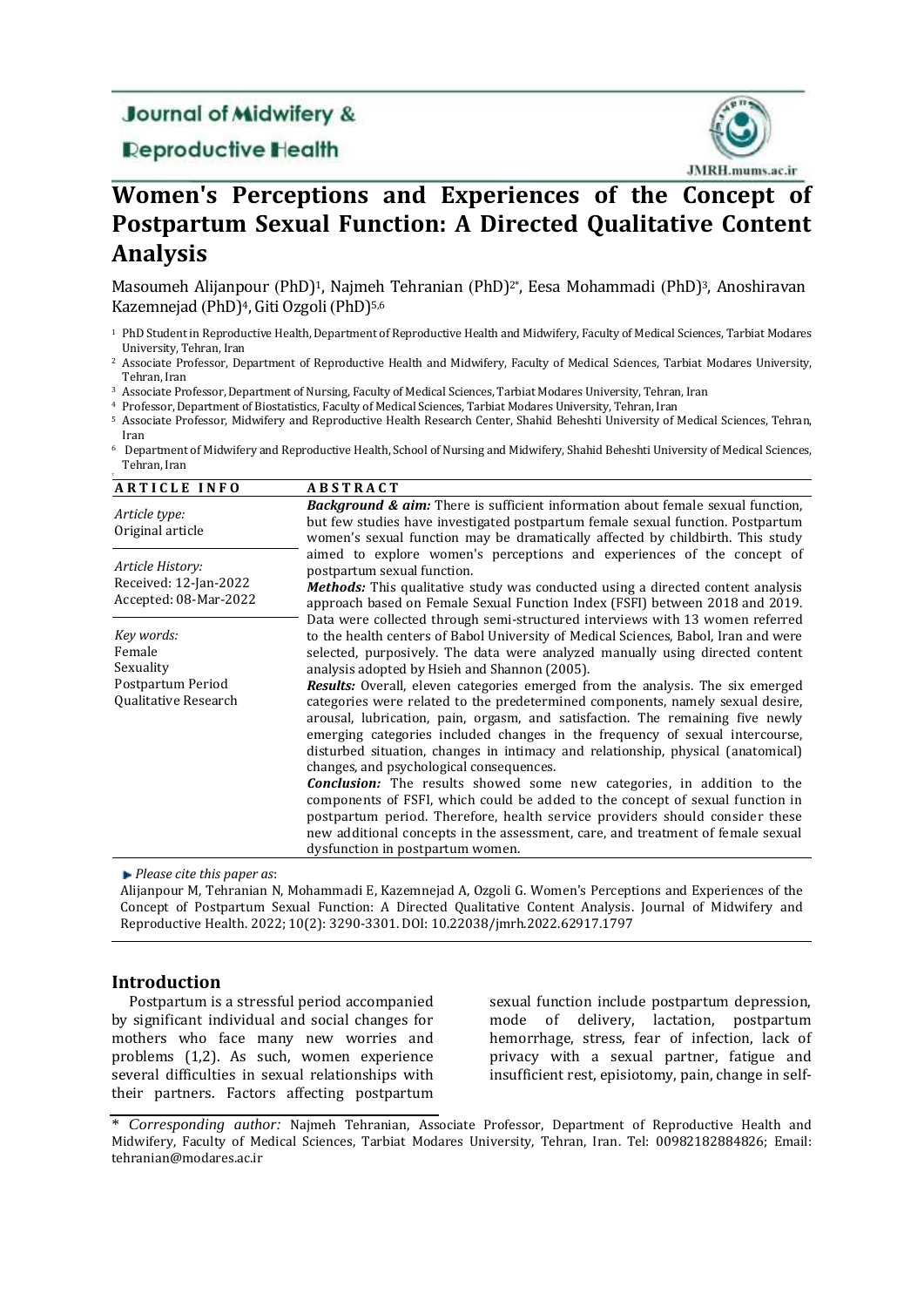image, dyspareunia, vaginal dryness, changes in hormonal secretions, etc.  $(1-4)$ 

The couple's sexual activity significantly decreases after childbirth. Some studies have demonstrated that 94% of females have sexual problems in the first six months after childbirth (5,6). The study performed in Iran (2021) showed that the prevalence of physical and sexual problems after childbirth ranges 22 to 86% (5).

 Sexual activity after childbirth has been partially researched (8); there is still concern about the lack of awareness among women and health care providers (9). Women often experience problems after childbirth with the onset of sexual intercourse which is not usually reported by them, resulting in no medical intervention. The World Health Organization always emphasizes that maternal and neonatal care is an ideal opportunity to address the issues related to sexual health and function and provide sexual information and counseling to women according to their needs (10). Therefore, it is necessary to know the different aspects of sexual problems in the postpartum period because these problems could directly or indirectly affect the relationships between the couples. However, most existing studies mainly emphasize the physical/biological domains (arousal, humidity, orgasm, dyspareunia), while social, physiological, communication, practical support, and pleasant sexual function after childbirth have not received much attention so far (11).

Understanding the women's experiences and perceptions about postpartum sexual function can help policymakers and health providers to provide appropriate and culturally-based sexual healthcare services (5). However, the quantitative studies cannot provide a deep understanding of women's postpartum sexual function and its related factors.

The phenomenon of sexual function is based on cultural and social factors and individual experiences (12). Given the results reported by previous studies detailing women's sexual difficulties during the postpartum period, there is a need for complete and accurate information that frames all dimensions of women's postpartum sexual function for health care workers and midwives, who are responsible for the health of the mothers (11). With respect to the limited qualitative studies on this issue, specifically in Iranian women (12,13), this study was performed to evaluate the women's perceptions and experiences of the concept of postpartum sexual function.

#### **Materials and Methods**

This qualitative study using directed content analysis was performed to investigate sexual function in postpartum women. Content analysis is the process of understanding, interpreting, and conceptualizing the inner meanings of qualitative data (14). Content analysis using a directed approach is guided by a more structured process than a conventional approach. This may involve testing categories, concepts, models, or hypotheses. It is generally based on earlier work such as theories, models, mind maps, and literature reviews. The researchers identify key concepts or variables as initial coding categories using existing theory or prior research (15-18). In this study, the dimensions of the Female Sexual Function Index-FSFI in the previous studies were used as a predefined framework. Since the FSFI (libido, arousal, lubrication, orgasm, satisfaction, and pain) is useful for identifying sexual function, the same framework was used in the present study to guide the study, implying the directed content analysis. The purpose of directed content analysis is to validate and expand the concept of a theory's framework or the theory itself. Pre-existing theory can help focus on the research's questions. Directed content analysis provides predictions about the variables in question or the relationship between the variables. This can help determine the initial coding scheme and the relationship between the codes, indicating deductive categorization. Hsieh and Shannon used this approach in their study in 2005 (18).

Data were collected through semi-structured and in-depth interviews from July 2018 to January 2019 and continued until data saturation. The extra collected data were redundant. When the new code was not produced in the last three interviews, saturation was achieved, and data collection was stopped. Totally, 13 face-to-face interviews were conducted. An interview was done if the mother agreed to participate in the research. Each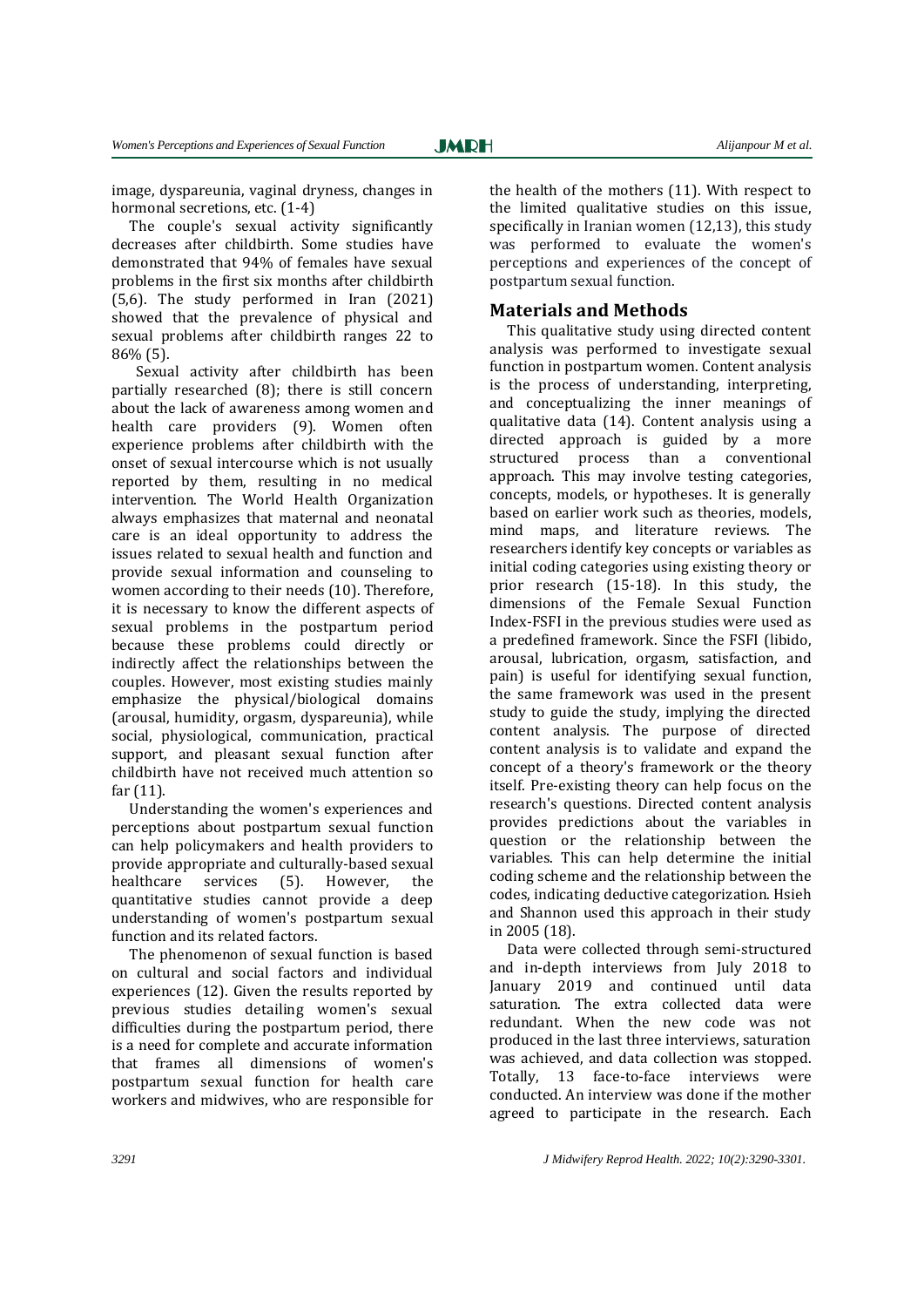interview was conducted in a private room and lasted 30 to 60 minutes. Using a digital recorder, all the interviews were recorded with the participants' consent. During the interviews, the researcher (MA, a female reproductive health Ph.D. candidate) used various recommended techniques to obtain more information. Creating a calm environment, providing feedback to participants, asking for further explanation, repeated questions, speculating, and using nonverbal language were some examples of these techniques. In addition to recording the interviews, the interviewer took notes on important points raised by the participant. At the beginning of the interviews, the participant

**Table 1.** Details of participants

was asked to explain their marital life after childbirth. Then they were asked to answer the questions based on the constructs of the FSFI, such as libido, arousal, lubrication, orgasm, satisfaction, and pain. Some examples of questions were as follows: How much do you desire to have sex? How much do you get aroused during sex? How many orgasms did you have during sexual activity? How satisfied are you with sexual intercourse with your partner? How much pain did you experience during

intercourse? The questions helped the participant to fully explain the above components and the changes that occurred after childbirth.

| <b>Interview</b><br>number | Interview time | Time to start<br>having sex | <b>Type of delivery</b> | Age | Number of<br>deliveries |
|----------------------------|----------------|-----------------------------|-------------------------|-----|-------------------------|
|                            | Week 12        | Week 6                      | vaginal                 | 27  | First                   |
| 2                          | Week 13        | Week 8                      | vaginal                 | 37  | Second                  |
| 3                          | Week 9         | Week 3                      | Cesarean section        | 31  | Third                   |
| 4                          | Week 8         | Week 3                      | Cesarean section        | 23  | First                   |
| 5                          | Week 11        | Week 6                      | Cesarean section        | 22  | First                   |
| 6                          | Week 12        | Week 7                      | vaginal                 | 36  | Second                  |
| 7                          | Week 16        | Week 8                      | vaginal                 | 22  | First                   |
| 8                          | Week 12        | Week 6                      | Cesarean section        | 23  | First                   |
| 9                          | Week 12        | Week 8                      | vaginal                 | 32  | First                   |
| 10                         | Week 8         | Week 4                      | Cesarean section        | 32  | Third                   |
| 11                         | Week 10        | Week 4                      | Cesarean section        | 33  | Second                  |
| 12                         | Week 16        | Week 9                      | vaginal                 | 27  | First                   |
| 13                         | Week 16        | Week 5                      | Cesarean section        | 27  | Second                  |
|                            |                |                             |                         |     |                         |

The participants included 13 postpartum women. The main researcher contacted each potential participant to explain the objectives and questions of the research. The participants were chosen using the purposive method to consider the maximum variation sampling (based on age, number of delivery, mode of delivery, level of education, time elapsed since delivery, time of starting sexual activity) from the health centers affiliated to Babol University of Medical Sciences. The characteristics of participants, as shown in Table 1, illustrated the transferability of the findings. Inclusion criteria were Iranian women that at least two months have passed since their delivery (vaginal or cesarean section), experience of sexual intercourse at least four weeks before the study, no limiting physical activity or mental health issues, and possibly speaking Persian. Exclusion criteria included sexual dysfunction such as

desire, orgasm and arousal difficulties and pain. Physical and sexual history was taken before the

interview. They were asked about reaching orgasm and arousal symptoms, pain during sexual activity, and sexual desire. According to DSM5, the couples' dissatisfaction was considered to diagnose sexual dysfunction (19)) and reluctance to continue the interview.

Although there is software for the qualitative analysis of data, the authors decided not to use it to allow for active participation by the researchers in all phases of the analytical process (11). Therefore, data were analyzed manually. All interviews were recorded verbatim and then coded by the first investigator. Coding was done according to the directed content analysis based on the approach of Hsieh and Shannon (2005) (18), the coding matrix was first drawn according to the FSFI constructs. During the research, all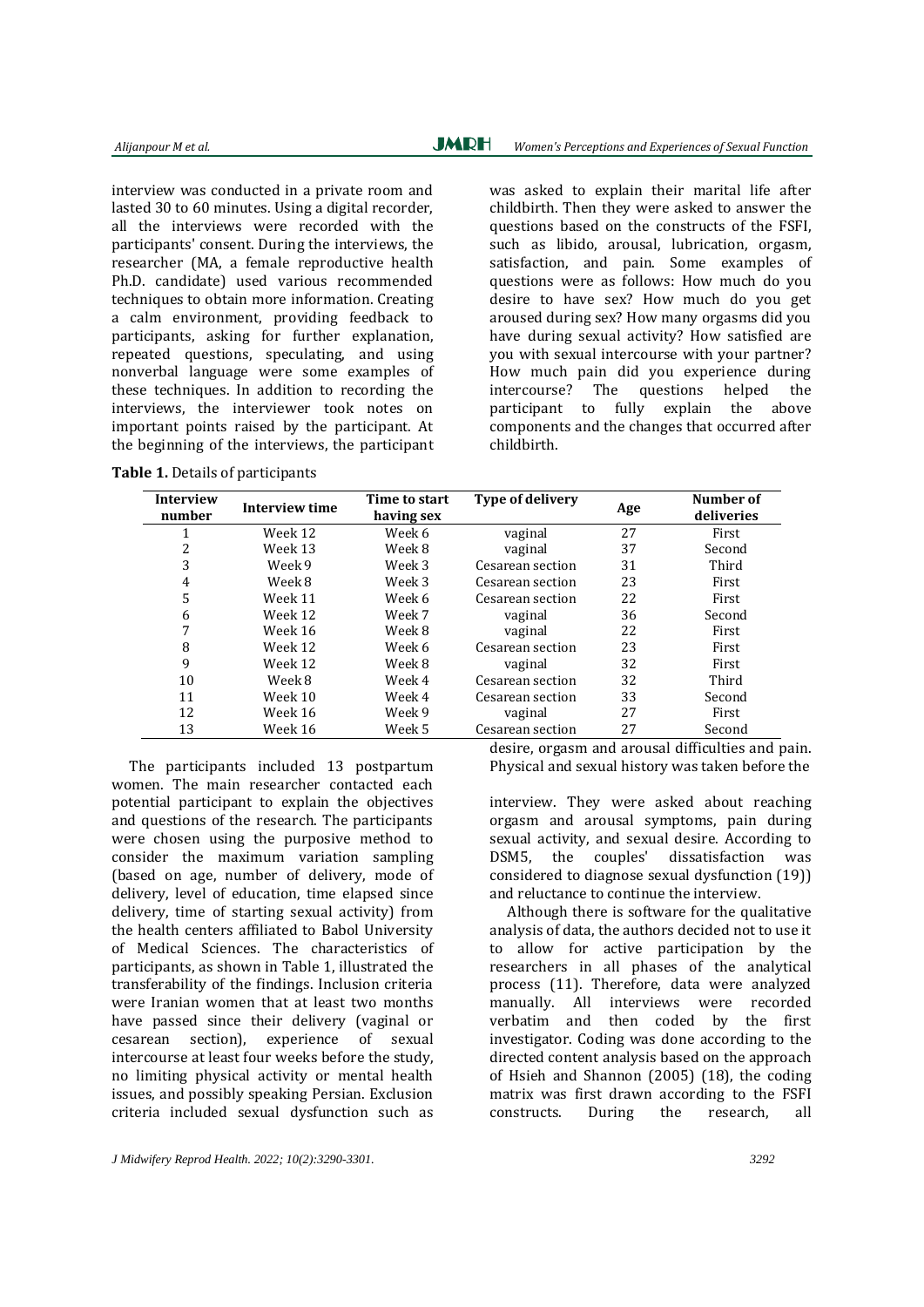conversations were recorded and then written in the manuscript and analyzed.

Each interview was then carefully read several times to gain in-depth understanding of the data and the smallest significant units were determined. Then, the meaningful units were converted into summarized meaningful units; the codes were extracted and placed into sub sub-categories; also, similar sub sub-categories were placed in the sub categories and categories of transactional model. Any code which was not included in the FSFI was considered a new code.

In the present study, credibility was established through interviews and including appropriate number of participants using maximum variation strategy. Long-term participation from July 2018 to January 2019 helped to make trust and cooperation with participants and provided an opportunity to collect data. To ensure that the analysis reveals the participants' experiences, the member check was performed during data collection, and changes were made where needed.The interviews, analysis results, i.e., initial codes, subcategories and categories were checked by three experts to confirm the confirmability and dependability. It was also examined by two Ph.D. students who already had experience in qualitative and sexual research. For transferability, clear and thick description of culture, context, the method of participant selection, and characteristics of participants as well as the process of data analysis was provided.

All methods were performed following the Declaration of Helsinki (20) and were conducted following the Consolidated Criteria for Reporting Qualitative research (COREQ) (21).

Prior to data collection, ethical approval was obtained from the Research Committee of Tarbiat Modares niversity (IR.MODARES.REC.1397.013). Written and verbal consent was obtained from the participants. The women were convinced that they could leave the study at any time without being penalized or losing benefits in this study. In addition, participants were reassured that their information was confidential and anonymous.

#### **Results**

The mean age of participants was 28.8± 5.25

years, about half of them were primipara, and 53.8% (n=7) had cesarean section. In this study, 353 codes, 31 sub-sub categories, 11 subcategories, and two categories were extracted from data analysis of 13 face-to-face interviews. Six categories (sexual desire, arousal, lubrication, pain, orgasm, satisfaction) related to predetermined components were formed in the evaluation of several extracted codes. The remaining codes were categorized into five newly emerging (changes in sexual intercourse frequency, changes intimacy and relationship, disturbing position, physical (anatomical), and psychological consequences). The list of all subcategories and the related categories was shown in Table 2.

#### **1. Predetermined components**

#### **1.1. Sexual desire**

One of the dimensions of female sexual function after childbirth is sexual desire, which emerges from decreased sexual desire, initiation of sexual activity, the relative change in response to the husband's request to start sexual intercourse, reduction of erotic thoughts and sexual fantasies, interest in sexual activity and the couple's desire to return to sexual intercourse which they had before childbirth.

Most women shared experiences of decreased sexual desire. They linked this experience to various causes such as fatigue, sleep difficulties, pain and fear of re-pregnancy. A participant stated that:

'My desire has diminished due to fatigue'. (P 2, 37 y, second vaginal delivery)

Another participant also stated about pain and decreased sexual desire:

'I have pain in sexual intercourse. This made me less inclined to have sex'. (P 13)

Some women believed that their erotic thocughts and sexual fantasies diminished after childbirth due to their involevement with new child:

'Insomnia makes me bored. I can't do anything. no longer I can think about sex like before'. (P 11, 33 y, second cesarean section)

#### **1.2. Arousal**

One of the dimensions of women's sexual function in postpartum is arousal, which emerges from changes in their excitement, an increase in the time required to achieve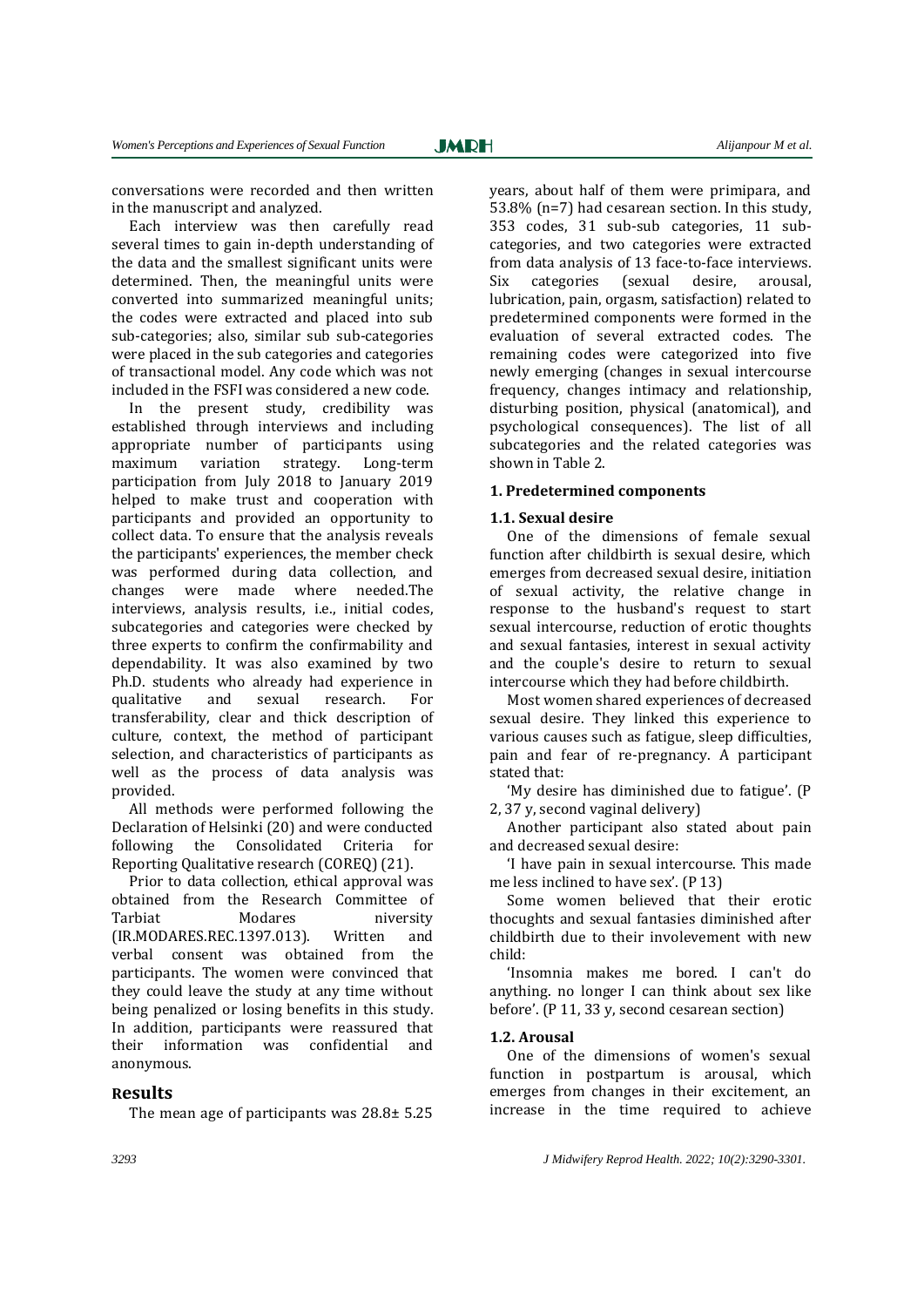wetness, and a decrease in sexual pleasure.

Most women express their feelings and experiences about changes in their excitement like:

'Sexual activity used to be more exciting. it is not like that at the moment, and it has decreased'. (P 4, 23 y, first cesarean section)

One of the concerns that many women experience in postpartum sexual activity was increase in the time to get wetness:

'it takes time to get wet because I used to get wet by touching when we started. But now it takes time'. (P 5, 22 y, first cesarean section)

**Table 2.** Sub-Sub Categories, Sub-Categories and Categories

| <b>Sub-Sub Categories</b>                                                                                                                                                                                                             | <b>Sub-Categories</b>                                         | Categories                  |  |
|---------------------------------------------------------------------------------------------------------------------------------------------------------------------------------------------------------------------------------------|---------------------------------------------------------------|-----------------------------|--|
| sexual desire Decrease<br>Relative change in response to a husband's request to sex<br>The initiator of sexual activity<br>Diminished erotic thoughts and sexual fantasies<br>Wishing the couple to return to sex before giving birth | Sexual desire                                                 |                             |  |
| Change the excitement<br>Increase the required time to reach wetness                                                                                                                                                                  | Arousal                                                       |                             |  |
| The sensation of dryness<br>Lubricant gel usage for vaginal dryness                                                                                                                                                                   | Lubrication                                                   | Predetermined<br>Components |  |
| Relative changes in achieving an orgasm<br>Attention and attempts the husband in the orgasm of the wife<br>Priority in the orgasm of the husband                                                                                      | Orgasm                                                        |                             |  |
| Relative changes in pain during vaginal penetration<br>Relative changes in pain following vaginal penetration                                                                                                                         | Pain                                                          |                             |  |
| Relative changes in satisfaction of sexual relationship<br>Relative fulfilling women's sexual needs                                                                                                                                   | Satisfaction                                                  |                             |  |
| Decrease sexual intercourse<br>Increases the number of sex with improving women's rest                                                                                                                                                | Changes in Sexual<br>intercourse<br>Frequency                 |                             |  |
| Relative change in intimacy<br>A relative change in the duration of being together<br>Change in sexual intimacy<br>Change in support and help of husband<br>Acceptance and understanding of the husband of the changes in the wife    | Changes in<br>intimacy and<br>relationship                    | Newly                       |  |
| The negative impact of the presence of a child on the place and time of sex<br>The negative impact of the presence of a child on how to sex<br>Relative changes in breast touch<br>Effect of physical changes on sexual activity      | Disturbed<br>situation<br>Physical<br>(anatomical)<br>changes | Emerging<br>Categories      |  |
| Concern about the impact of postpartum changes in sexual activity<br>Stress and worries about the child waking up during sexual activity<br>Fear of pregnancy<br>Change in psychological well-being                                   | Psychological<br>consequences                                 |                             |  |

#### **1.3. Lubrication**

One of the dimensions of women's sexual function in postpartum is lubrication, which appears with the sensation of dryness and the lubricant gel usage for vaginal dryness.

One of the changes that most women mentioned after childbirth was decrease in secretion and a feeling of dryness leading to less

sexual activity after childbirth. A 23-year-old participant, in the second months after first cesarean delivery stated that:

'my secretion is less than before. It used to be so much that I had to use a daily pad all day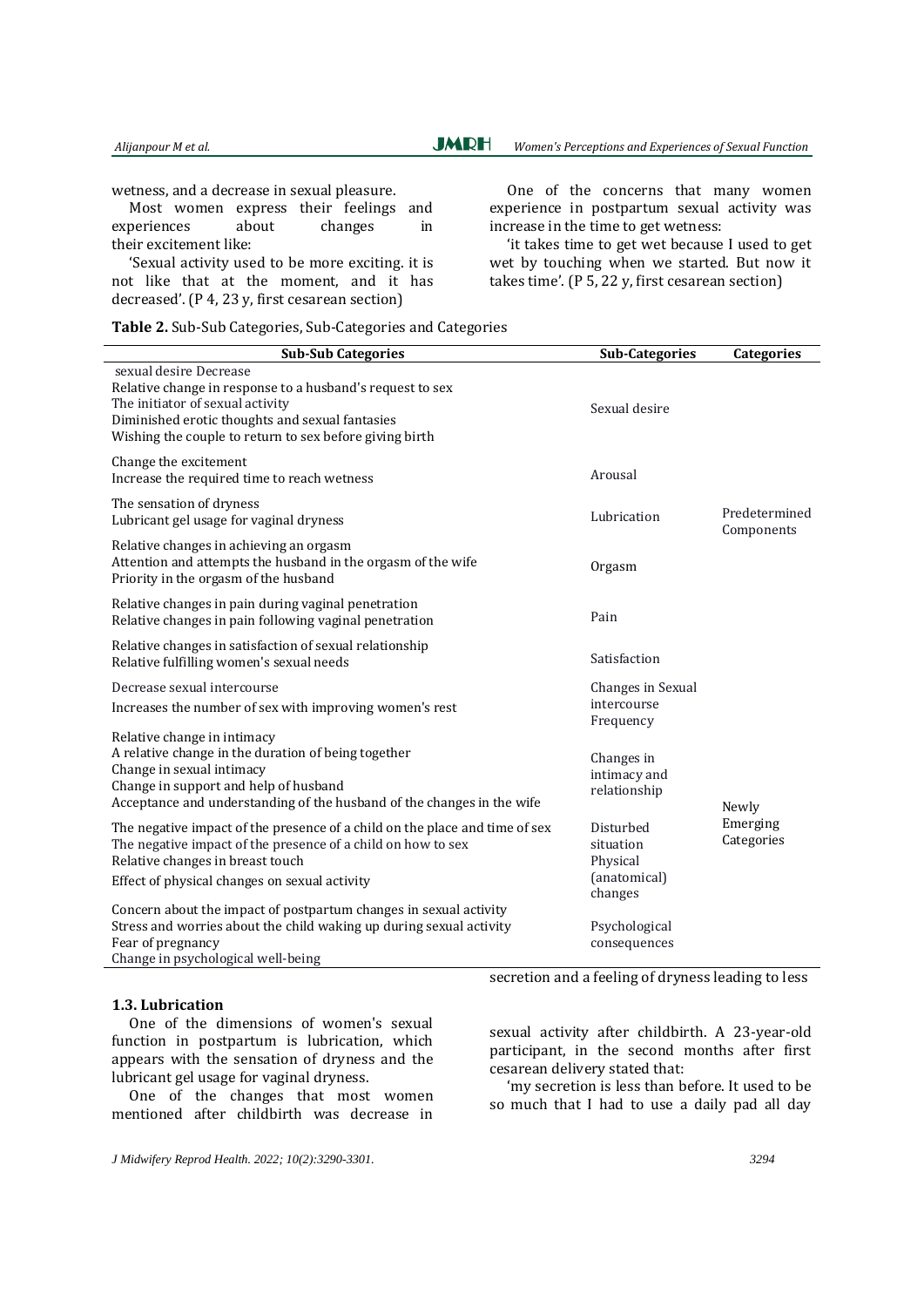#### long'. (P 4)

Also, a 37-year-old participant, in the third months after second vaginal delivery, felt very dryness and should use lubricant gel in all sex intercourses, stated that:

'I cannot have intercourse without lubricant gel'.

#### **1.4. Orgasm**

One of the dimensions of women's sexual function in postpartum is orgasm, which emerges from the relative changes in achieving an orgasm, attention and attempts of the husband in the orgasm of the wife and the priority in satisfying the husband's sexual needs regardless of the sexual pleasure of themselves.

Many women stated that they have undergone changes in orgasm after childbirth:

'Whenever I think about the baby, I may not reach orgasm'. (P 13, 27 y, second cesarean section)

Also, participant No. 3, aged 31 years, in the third months after first cesarean section said:

'My husband does his best to satisfy me. He really wants me to reach orgasm. It may take a long time for me to reach orgasm'.

One of the concerns expressed by many women was the priority in satisfying the husband's sexual needs regardless of the sexual pleasure of themselves. A 22-year-old participant in the third months after first cesarean section said:

'I know I will not reach orgasm because of changes in postpartum. So, I tell my partner that it does not matter; if you reach orgasm; that would be enough'. (P 5, 32 y, third vaginal delivery)

#### **1.5. Pain**

One of the dimensions of women's sexual function in postpartum is pain, which is manifested by pain in postpartum sexual activity and refusal to have intercourse.

Some women refused to have intercourse after childbirth:

'At first sexual activity after childbirth, I could not have intercourse because I had pain'. (participant No. 3)

A 27-year-old participant No. 13, in the fotrh months after second cesarean section stated:

'My pain is more after intercourse. I feel burning after intercourse'

#### **1.6. Satisfaction**

One of the dimensions of women's sexual function in postpartum is satisfaction, which appears with a relative change in sexual satisfaction and the relative fulfillment of their sexual needs after childbirth.

Some women stated that their sexual satisfaction decreased at postpartum compared to before childbirth:

'Befoure delivery, we had sex whenever we wanted. My first child is nine years old. This is my second child. I was more interested than now. I did not enjoy like before'. (P 10, 32 y, second cesarean section)

One of the postpartum changes reported by some women was the relative fulfillment of their sexual needs. Some women stated that their needs are fully met:

'our sexual needs are fully met. My husband's sexual desire is the same. We are both satisfied'. (P 8, 23 y, first cesarean section)

#### **2. Newly emerging categories**

#### **2.1. changes in sexual intercourse frequency**

One of the factors affecting women's sexual function in postpartum is changes in sexual intercourse frequency, which appears with a decrease in the frequency of sexual intercourse and increases in the number of sex with improving women's rest.

Most women jointly stated that their number of sexual intercourses has decreased after childbirth:

'Early after childbirth, we did not have the opportunity to have a sexual relationship at all'.

(P 1, 27 y, second vaginal delivery)

A 22-year-old participant No. 5, in the third months after first cesarean section stated:

My baby's sleep has been adjusted during these two weeks, and he sleeps better at night. As a result, I can rest more. So I try to have more sexual intercourse.

#### **2.2. Changes in intimacy and relationship**

One of the factors affecting women's sexual function in postpartum is changes in intimacy and relationship, which appears with a relative change in intimacy, a relative change in the duration of an emotional relationship, a change in sexual intimacy and increase of husband's support and perception with the presence of the child.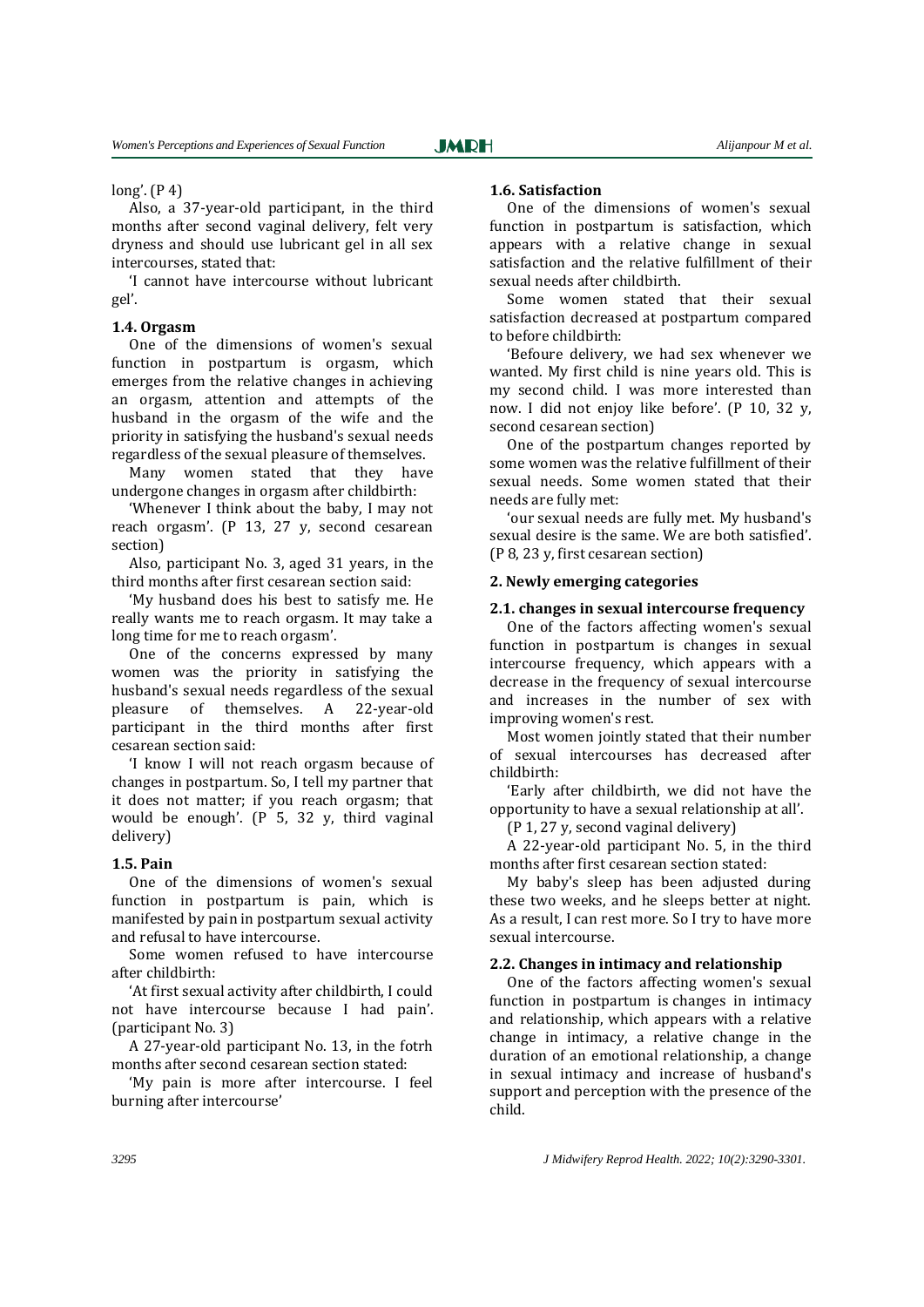Several women reported that intimacy decreased after delivery:

'I get more upset and angrier, all of this makes the fights between us more'. (P 13, 27 y, second cesarean section).

Also, one of the other changes that some women mentioned was reduced duration of relationship with their husband compared to before childbirth:

'Well, honestly, my husband and I kiss each other when he enters the house. It is the same now. However, there is less time to spend together. We used to talk a lot. From all issues. But now I tell him that the time we spend together is less'. (P 11, 33 y, second cesarean section)

Most women also stated that their husbands' support and perception increased with the presence of the child:

'My husband became more responsible after the second child. Now he is trying to support me more. This condition is excellent. The family has become more friendly'. (P 3, 31 y, second cesarean section)

#### **2.3. Disturbed situation**

One of the factors affecting women's sexual function in postpartum is disturbed situation, which appears with negative impact of the child on the place and time and manner of sexual intercourse.

One of the concerns of most women was the child's presence during sexual intercourse, which affected the time and place of sexual activity so that they had to adjust the time of sexual activity with the child's sleep:

'Let's wait for our baby to fall asleep. Then start our sex'. (P 2, 36 y, second vaginal delivery)

Another concern was to have sexual activity not in the presence of the child. Most women said that hearing the sound of sexual activity by a child even in a dream is a sin, so they have sexual intercourse in another room away from the child.

'Because I brought the little child's bed next to our bed to sleep next to me when I sleep, so we cannot have a relationship in our bedroom. We cannot have a relationship in our bed. Because I'm afraid that the child will hear our voices'. (P 5, 22 y, first cesarean section)

# **2.4. Physical (anatomical) changes**

One of the factors affecting women's sexual function in postpartum is physical (anatomical) changes, which appears with relative changes in breast touch and the effect of physical changes on sexual activity.

One of the changes most women reported after childbirth was a change in breast touch during sex; some women saying that the change did not occur even with breastfeeding:

'a few drops are shed, but did not make a difference to my husband or me. That is, none of us hates it'. (P 6, 36 y, third vaginal delivery)

One of the concerns that were often expressed in women with vaginal delivery was a feeling of dilation in the vagina, which even their husbands complained about:

'My husband also said that you were dilated and did not like it. You were not like this before, now why are you so dilated'. (P 9, 32 y, first vaginal delivery)

#### **2.5. Psychological consequences**

One of the factors affecting women's sexual function in postpartum is psychological consequences, which appears with concern about the impact of postpartum changes in sexual activity, stress and worry about the child waking up during sexual activity, and fear of repregnancy, and change in psychological wellbeing.

Some women have expressed concern about the impact of postpartum changes in sexual activity:

'I thought about this (decresed desire). His needs may not be met. The person who had intercourse three times a week has now sex for once'. (P 5, 22 y, first cesarean section)

Another concern of women who had experienced stress and worry about the child waking up during sexual activity:

'Being away from my son during sex is also effective. I always think about my son, and I tell my husband that Ryan will wake up now. He will cry now. I am afraid if he put the blanket and the bandage on his head, so I can't focus on sex'. (P 11, 33 y, second cesarean section)

Some women have stated that they are no longer attractive for their husbands after childbirth due to their physical changes. A 27 year-old participant No. 13, in the forth months after second cesarean section said that: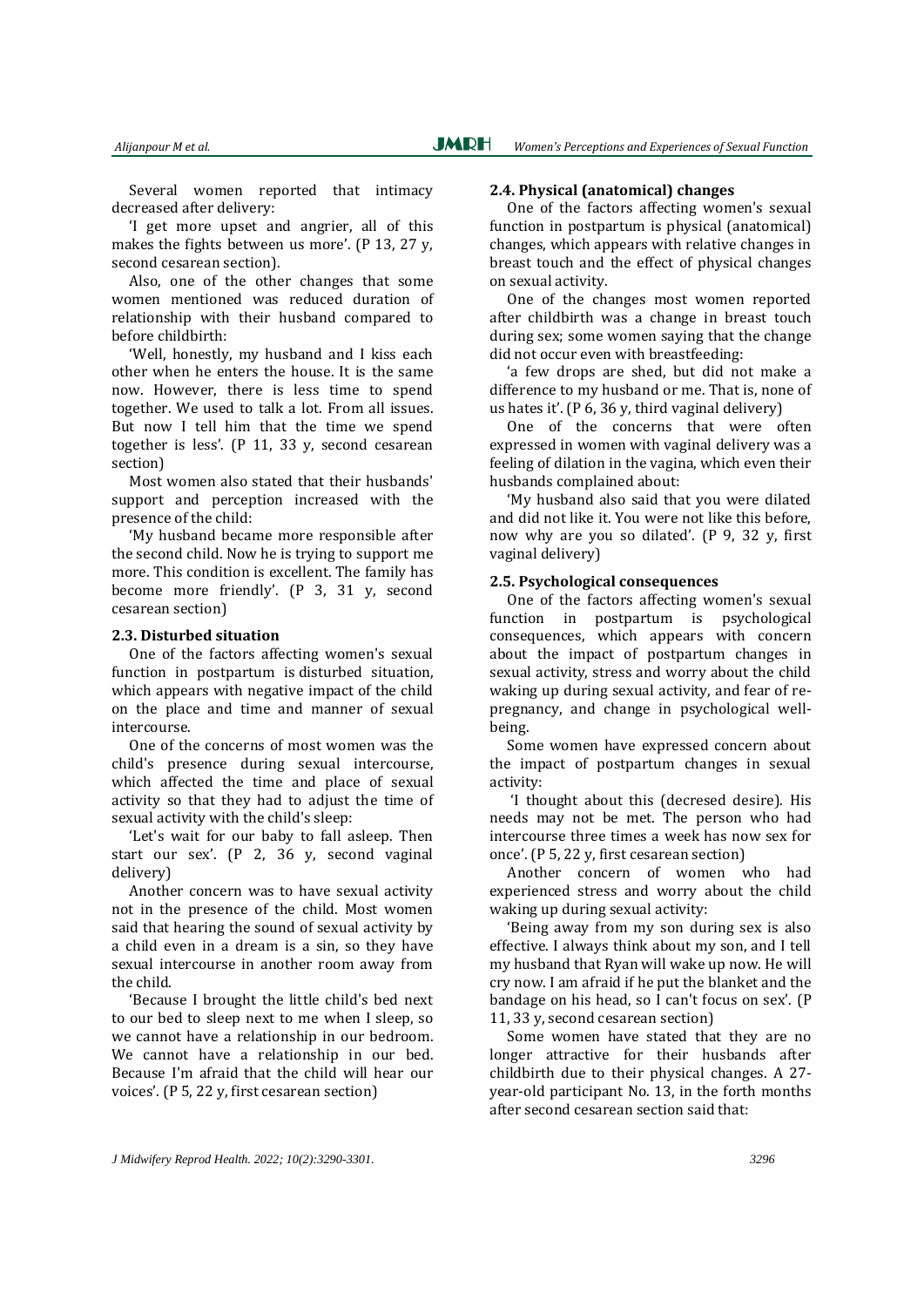Several others also stated that their selfconfidence has decreased:

'I have lost my self-confidence. I want to lose weight'. (P 5, 22 y, first cesarean section)

#### **Discussion**

This study was performed aimed to explain the experiences and perceptions of women about postpartum sexual function. The findings of the present study showed that sexual function in women after childbirth was affected by various factors. Postpartum sexual function is an important issue for couples because childbirth leads to anatomical and functional changes (22). This study indicated that most women experienced problems in sexual function after delivery, which is in line with other studies (11, 23). On the other hand, the results of Anisi et al. (2005) and Thompson et al. (2002) were contradictory. They stated that there is no change in the sexual function of women after childbirth (24-25). The difference might be due to different participants so that they used only primiparous women.

In this study, decreased sexual desire after childbirth was found. Factors that have reduced sexual desire included fatigue, lack of sleep, fear of re-pregnancy, and pain. These results align with previous studies (3, 11, 26-28). It is well documented that postpartum women tend to use any time to rest (20-30). As found in the present study, fear of re-pregnancy could be another reason for decreased sexual desire. The fear of re-pregnancy will negatively affect the sexual response and prevent enjoying sexual relations (20, 27).

The findings of the present study showed that women indicated late arousal at postpartum. Consistent with the present study, some studies also stated that women reached arousal later during sexual intercourse (31-32). However, contrary to the present study's results, an investigation reported that in some women, oxytocin positively affected sexual function by increasing the level of sexual arousal (29, 33- 34).

The changes in postpartum arousal perhaps can be attributed to hormonal changes (oxytocin, estradiol, and prolactin) caused by breastfeeding. Decreasing estradiol and increasing prolactin have a negative effect, and increasing oxytocin has both positive and negative impact on arousal (31, 35). Additionally, fear of sex due to episiotomy or cesarean section, and decreased libido due to maternal fatigue caused by child care make women to be less physically and mentally aroused, resulting in arousal later than before and then getting wet. On the other hand, hormonal changes caused by the baby's sucking (increased prolactin and consequently hypoestrogenic) seem to be one reason for dryness and decreased lubrication in the postpartum period and breastfeeding that is consistent with the results of the current study. Other investigators reported that women who fed their infants with milk powder returned to normal pre-pregnancy hormone levels sooner than breastfeeding women due to less dryness (29, 34).

The results of the present study showed decreased duration of orgasm and the negative impact of postpartum changes on orgasm. Some studies in line with the present study stated that women experienced weaker and shorter orgasms after childbirth (32-34). In contrast to our result, Connolly et al. (2005) also stated that the quality of postpartum orgasm was similar to before delivery and prenatal times (36). The difference might be due to using different methods to decrease recall bias. They used recommendations by querying women about their sexuality in the preceding seven days.

The results of this study indicated that the first postpartum orgasm is usually perceived by women seven weeks after childbirth and only 20% of women experience orgasm during the early postpartum intercourse. It seems that stress and fatigue of baby caring prevent them from relaxing during sexual activity (37). On the other hand, some researchers believe that breastfeeding women feel better sexually than before and experience similar contractions like orgasm (38).

The existence of pain in postpartum sexual activity and refusal to intercourse were found in the present study, which were consistent with some other studies (7, 37). On the other hand, in the study of Barrette et al. (2000), women did not experience dyspareunia and pain after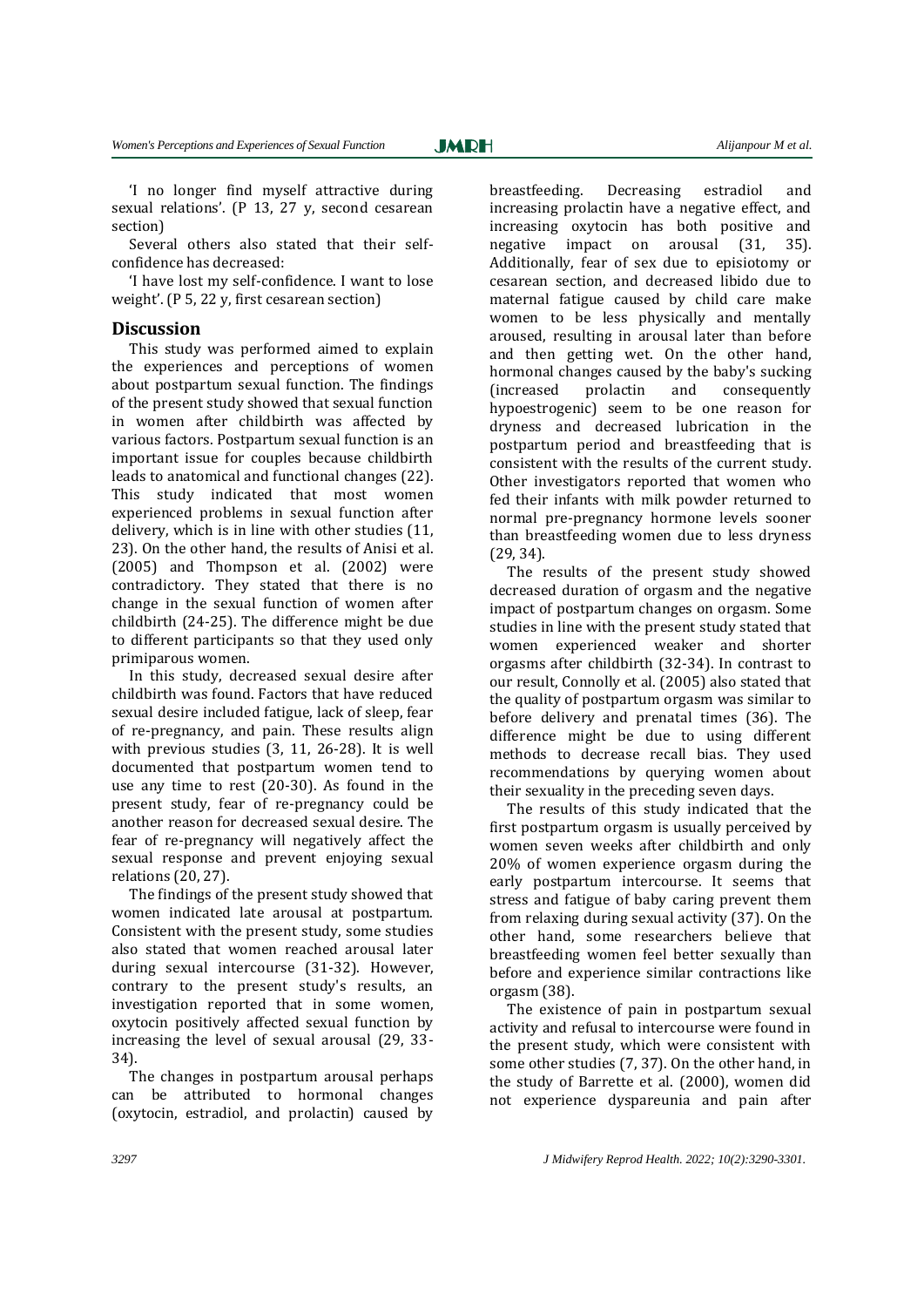childbirth (39). It is common that two out of three women experience dyspareunia when resuming intercourse (40). Risk factors for postpartum dyspareunia are usually genital trauma, episiotomy, and breastfeeding. Hormonal changes in postpartum are accompanied by an increase in prolactin and a decrease in estrogen and progesterone, resulting in increased dyspareunia in the first few months after delivery. In postpartum period, it is very important to pay attention to dyspareunia because dyspareunia itself can affect sexual arousal and desire in reverse cycles (41).

According to the results of the present study, there was a relative change in sexual satisfaction at postpartum period. Some studies have confirmed this result, showing decreased sexual satisfaction in the postpartum period (37-38). Contrary to the present study, Ozgoli et al. (2011) reported that most women had high sexual satisfaction and did not report any problems (42).

The factors affecting women's sexual satisfaction include relationships between partners, such as intimacy, honesty, tranquility, respect, and positive emotions. Besides, psychological and physical factors such as physical discomfort, poor physical appearance, lower physical ability, increased fatigue, vaginal dryness, new maternal role, and type of contraception can affect sexual satisfaction (7, 39).

This study provides new information about sexual function during puerperium that in continue will be explained.

The findings of the present study showed decreasing the relationship between the couple and the changes in emotional intimacy after childbirth. This result was consistent with the results of Khajei et al. (2018) and Pardell-Dominguez et al. (2021) (29, 39). However, the results of Woolhouse et al. (2012) showed for some couples, communication was essential aspect of staying connected and navigating the transition to parenthood successfully (43).

Excessive anxiety about postpartum sexual worries can lead to a lack of intimacy at a time when there are many barriers to intimacy (such as lack of privacy and fatigue) (44). Factors such as lack of communication and loss of intimacy in relationship are related to decreased sexual desire during postpartum period (45). Unfortunately, sexual issues are still taboo, and women (especially in religious countries) refuse to express their concerns and ask for help (46).

In the present study, women had many concerns about changes and their impacts on postpartum relationships. One of the concerns was decrease in self-confidence and attractiveness due to postpartum changes. The results of Schlagintweit et al. (2016) and McDonald et al. (2017) were consistent with the findings of the present study (46-47). However, Delgado-Pérez et al. (2022) stated that women are not concerned about the changes and their impact on sexual intercourse because they were able to cope with these changes with the help of their partner (48).

Adverse postpartum changes will negatively impact women's sexual function, making them concerned about returning their sexual function. Also, the fear of postpartum physical recovery is a concern for women because women expect their bodies to change immediately after delivery and return to their ideal social status, resulting in anxiety about self-image and dissatisfaction (20, 49). A woman's self-image is a psychological indicator, and their selfconfidence decreases due to weight gain and changes during and after pregnancy (40, 46).

We would like to emphasize that the strengths of this research was the use of primary information sources and an open and flexible methodology using semi-structured interviews, which allowed in depth exploring of the topic.

This study had a small sample size; all participants were selected from one geographic region (in one of the cities in Mazandaran province (Babol)). Participants were not representative of the entire population of postpartum women. Therefore, the limitation of this study is that the results of this research cannot be generalized to the whole population.

Finally, additional qualitative research about sexual function during postpartum should be carried out to further explore women's experiences, allowing them to freely talk about their problems and improve their knowledge about postpartum period. It is hoped that future research will use the findings of this study to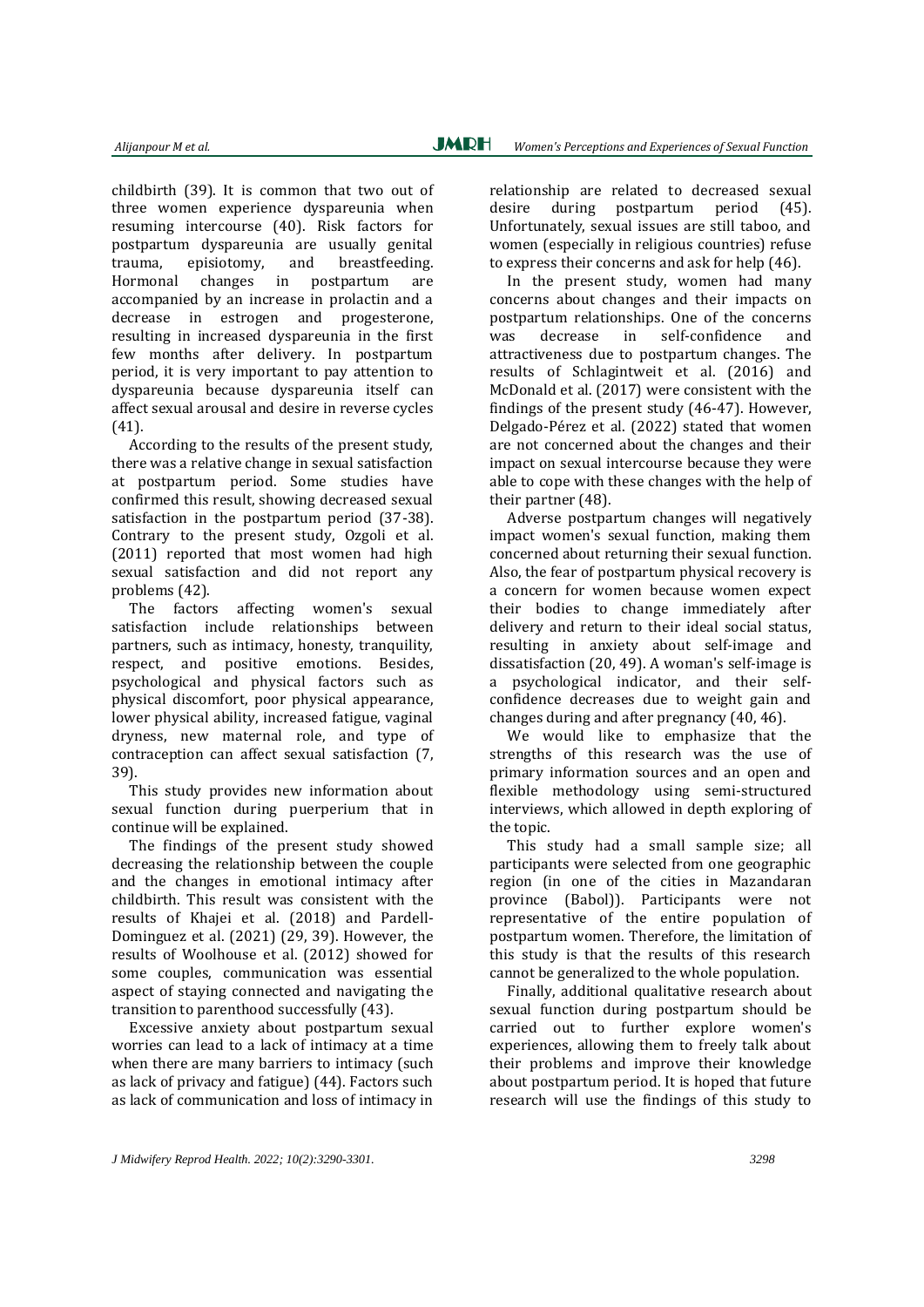design appropriate educational and counseling interventions to improve sexual function in women after childbirth.

**JMRH** 

#### **Conclusion**

The results showed some new categories, in addition to the components of FSFI, which could be added to the concept of sexual function in postpartum period. Therefore, health service providers should consider these new additional concepts in the assessment, care, and treatment of female sexual dysfunction in postpartum women. Additionally, health professionals should assess and assist women in adapting and accepting new changes experiencing in maternal care during postpartum and provide timely appropriate counseling and training if needed.

#### **Acknowledgements**

This study is part of a Ph.D. dissertation approved by the Faculty of Medical Sciences, Tarbiat Modares University, Tehran, Iran. The authors would like to acknowledge all the postpartum women who participated in this study.

#### **Conflicts of interest**

Authors declared no conflicts of interest.

#### **References**

- 1. Organization WH. WHO recommendations on intrapartum care for a positive childbirth experience Available from https:// .who.i nt/reproductivehealth/publications/intrapa rtum-care-guidelines/en/ (accessed 2018)
- 2. Song M, Ishii H, Toda M, Tomimatsu T, Katsuyama H, Nakamura T, et al. Association between sexual health and delivery mode. Sexual medicine. 2014;2(4): 153-158.
- 3. Pauls RN, Occhino JA, Dryfhout VL. Effects of pregnancy on female sexual function and body image: A prospective study. The journal of sexual medicine. 2008; 5(8): 1915-1922.
- 4. Insana SP, Costello CR, Montgomery-Downs HE. Perception of partner sleep and mood: Postpartum couples' relationship satisfaction. Journal of sex & marital therapy. 2011; 37(5): 428-440.
- 5. Hajimirzaie SS, Tehranian N, Razavinia F, Khosravi A, Keramat A, Haseli A, etal. Evaluation of couple's sexual function after childbirth with the biopsychosocial model: A systematic review of systematic reviews and

meta-analysis. Iranian Journal of Nursing and Midwifery Research. 2021; 26(6): 469.

- 6. azavinia F, Tehranian N, Tatari FT, Bidhendi Yarandi R, Ramezani Tehrani F. The postpartum marital satisfaction, maternal serum concentration of orexin-A and mode of delivery. Journal of Sex & Marital Therapy. 2019; 45(6): 488-496.
- 7. Banaei M, Moridi A, Dashti S. Sexual dysfunction and its associated factors after delivery: Longitudinal study in iranian women. Materia Socio-medica. 2018; 30(3): 198.
- 8. Brubaker L, Handa VL, Bradley CS, Connolly A, Moalli P, Brown MB, et al. Sexual function 6 months after first delivery. Obstetrics and gynecology. 2008; 111(5): 1040.
- 9. Spooner S, Rastle M, Elmore K. Maternal depression screening during prenatal and postpartum care at a Navy and Marine Corps military treatment facility. Military medicine. 2012; 177(10): 1208-1211.
- 10. Olsson A, Robertson E, Falk K, Nissen E. Assessing women's sexual life after childbirth: the role of the postnatal check. Midwifery. 2011; 27(2): 195-202.
- 11. Martínez-Martínez A, Arnau J, Salmerón JA, Velandrino AP, Martínez ME. The sexual function of women during puerperium: a qualitative study. Sexual and Relationship Therapy. 2017; 32(2): 181-194.
- 12. Ganji J, Kolivand M, Hasanimoghadm S, Hassani M. Iranian Women's Sexual Experience after Childbirth: A Mixed Method Explanatory Sequential Study. International Journal of Health Studies. 2018: 3(4): 16-20.
- 13. Sattarzadeh N, Zamanzadeh V, A. Z. A study of women's sexual experiences during the postpartum period: a phenomenological study. Medical Journal of Tabriz University of Medical Sciences and Health Services. 2006; 29(3): 59-66.
- 14. Macnee CL. Understanding Nursing Research, reading & using research in practice. piladelphia: lippincott. Williams & Wilkings; 2004. p. 558.
- 15. Mayring P. Qualitative content analysis. A companion to qualitative research. 2004; 1(2004): 159-176.
- 16. Polit DF, Beck CT. Nursing research: Principles and methods. 7th ed. Philadelphia: Lippincott Williams & Wilkins; 2004.
- 17. Marshall C, Rossman GB. Designing qualitative research. 5th ed. New York: Sage publications; 2014.

*3299 J Midwifery Reprod Health. 2022; 10(2):3290-3301.*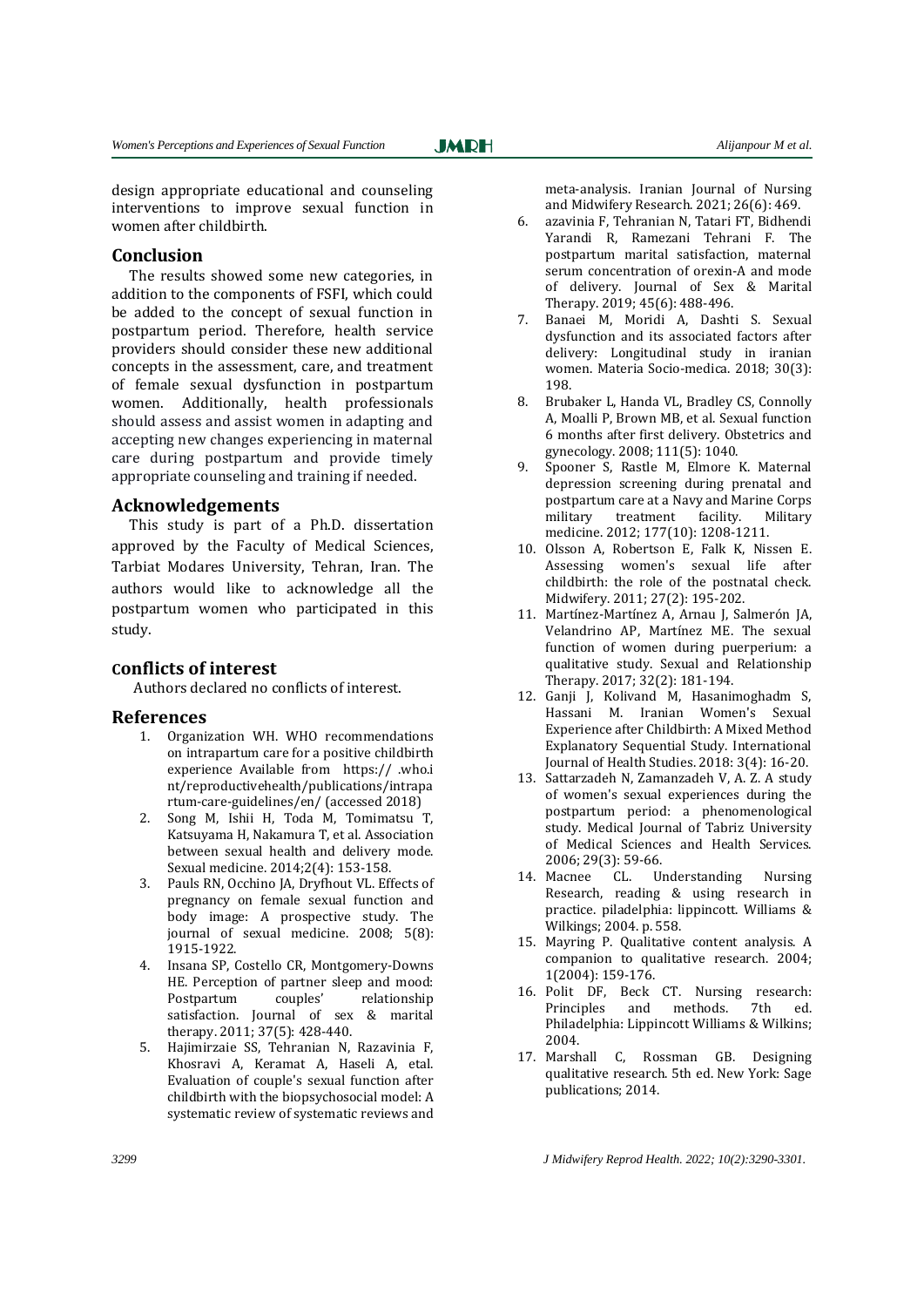- 18. Hsieh H-F, Shannon SE. Three approaches to qualitative content analysis. Qualitative health research. 2005; 15(9): 1277-1288.
- 19. IsHak WW, Tobia G. DSM-5 changes in diagnostic criteria of sexual dysfunctions. Reproductive System and Sexual Disorders. 2013; 2(2): 122.
- 20. World medical association. Declaration of Helsinki: Ethical Principles for Medical Research Involving Human Subjects. Journal of the American Medical Association. 2013; 310(20): 2191-2194.
- 21. Tong A, Sainsbury P, Craig J. Consolidated criteria for reporting qualitative research (COREQ): a 32-itemchecklist for interviews and focus groups. International journal for quality in health care. 2007; 19(6): 349- 357.
- 22. Drozdowskyj ES, Castro EG, López ET, Taland IB, Actis CC. Factors Influencing Couples' Sexuality in the Puerperium: A Systematic Review. Sexual medicine reviews. 2020; 8(1): 38-47.
- 23. Rogers RG, Borders N, Leeman LM, Albers LL. Does spontaneous genital tract trauma impact postpartum sexual function. Journal of midwifery & women's health. 2009; 54(2): 98-103.
- 24. Anise B, Tavoni S, Ahmade Z, Hosseini F. Sexual changes and related sexual factors in primipara mothers during 3 to 6 months postpartum 1384. Iran Journal of Nursing. 2005; 18(41): 69.
- 25. Thompson JF, Roberts CL, Currie M, Ellwood DA. Prevalence and persistence of health problems after childbirth: associations with parity and method of birth. Birth. 2002; 29(2): 83-94.
- 26. Brtnicka H, Weiss P, Zverina J. Human sexuality during pregnancy and the postpartum period. Bratisl Lek Listy. 2009; 110(7): 427-431.
- 27. Hipp LE, Low LK, van Anders SM. Exploring women's postpartum sexuality: Social, psychological, relational, and birth‐related contextual factors. The journal of sexual medicine. 2012; 9(9): 2330-2341.
- 28. Ahlborg T, Dahlöf LG, Hallberg LRM. Quality of the intimate and sexual relationship in first-time parents six months after delivery. Journal of Sex research. 2005; 42(2): 167- 174.
- 29. Khajehei M, Doherty M. Women's experience of their sexual function during pregnancy and after childbirth: a qualitative survey. British Journal of Midwifery. 2018; 26(5): 318-328.
- - 30. Olsson A, Lundqvist M, Faxelid E, Nissen E. Women's thoughts about sexual life after childbirth: focus group discussions with women after childbirth. Scandinavian Journal of Caring Sciences. 2005; 19(4): 381- 387.
	- 31. Bancroft J. HISTORY: A History of Sexual Medicine in the United Kingdom. The journal of sexual medicine. 2005; 2(4): 569- 574.
	- 32. Falicov CJ. Sexual adjustment during first pregnancy and post-partum. American Journal of Obstetrics and Gynecology. 1973; 117(7): 991-1000.
	- 33. Paterson AKLLQ, Gorzalka BB, Columbia VB. Breastfeeding and postpartum maternal sexual functioning: a review. The Canadian Journal of Human Sexuality. 2003; 12(3/4): 151-168.
	- 34. Torkzahrani S, Banaei M, Ozgoli G, Azad M, Emamhadi M. Postpartum sexual function; conflict in marriage stability: a systematic review. International Journal of Medical Toxicology and Forensic Medicine. 2015; 6(2): 88-98.
	- 35. Gutzeit O, Levy G, Lowenstein L. Postpartum female sexual function: risk factors for postpartum sexual dysfunction. Sexual Medicine. 2020; 8(1): 8-13.
	- 36. Connolly A, Thorp J, Pahel L. Effects of pregnancy and childbirth on postpartum sexual function: a longitudinal prospective study. International Urogynecology Journal. 2005; 16(4): 263-267.
	- 37. Holanda JBdL, Abuchaim EdSV, Coca KP, Abrão ACFdV. Sexual dysfunction and associated factors reported in the postpartum period. Acta Paulista de Enfermagem. 2014; 27(6): 573-578.
	- 38. Amiri FN, Omidvar S, Bakhtiari A, Hajiahmadi M. Female sexual outcomes in primiparous women after vaginal delivery and cesarean section. African Health Sciences. 2017; 17(3): 623-631.
	- 39. Barrett G, Pendry E, Peacock J, Victor C, Thakar R, Manyonda I. Women's sexual health after childbirth. BJOG: An International Journal of Obstetrics & Gynaecology. 2000; 107(2): 186-195.
	- 40. Pardell-Dominguez L, Palmieri P. Dominguez-Cancino K. A, Camacho-Rodriguez D. E, Edwards, J. E, Watson J, et al. The meaning of postpartum sexual health for women living in Spain: a phenomenological inquiry. BMC Pregnancy and Childbirth. 2021; 21(1): 1-13.

*J Midwifery Reprod Health. 2022; 10(2):3290-3301. 3300*